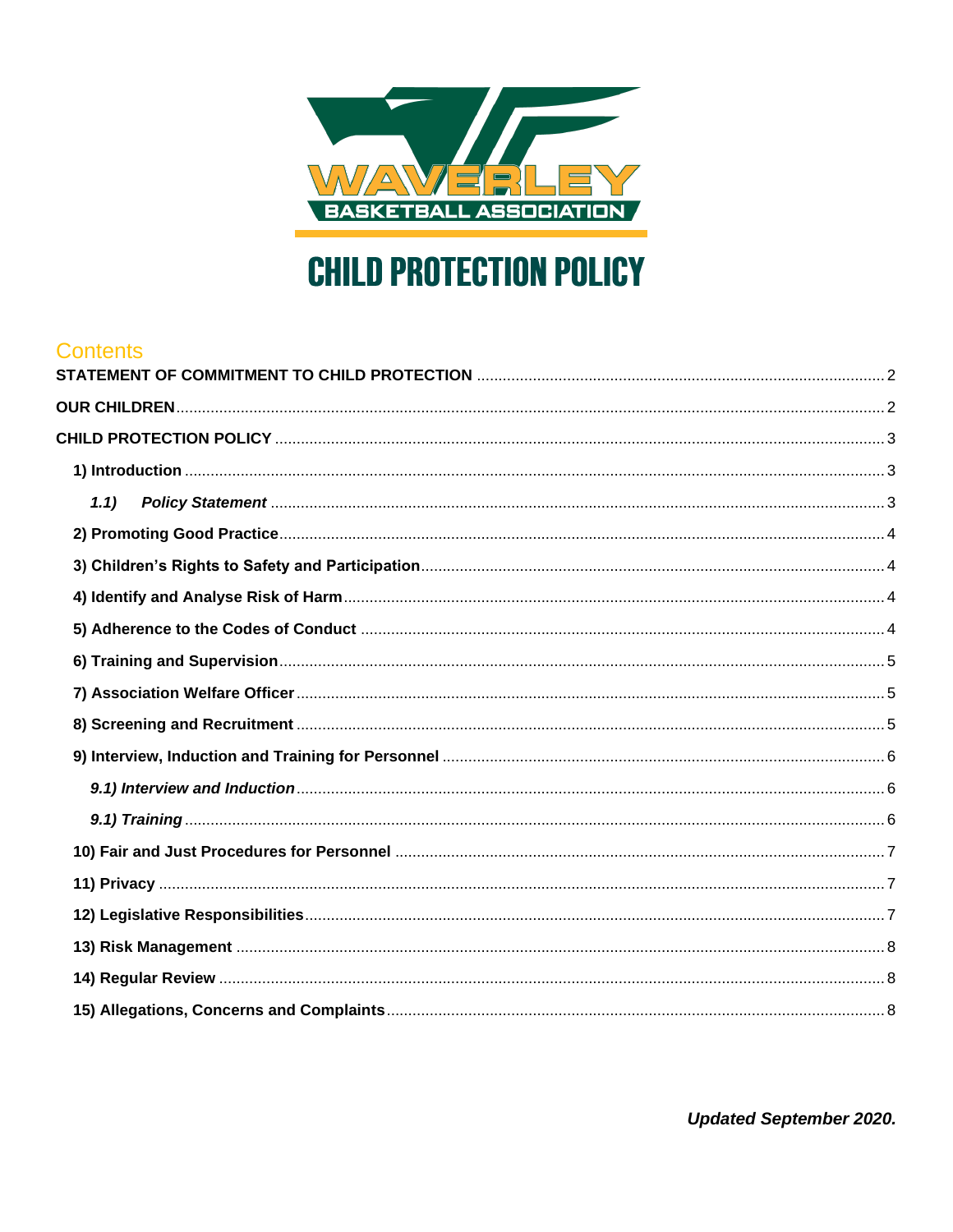#### **Waverley Basketball Association**

# <span id="page-1-0"></span>**STATEMENT OF COMMITMENT TO CHILD PROTECTION**

Waverley Basketball Association (WBA) is committed to child safety.

WBA want children to be safe, happy and empowered. WBA support and respect all children, as well as our staff and volunteers.

WBA is committed to the safety, participation and empowerment of all children.

WBA have zero tolerance of child abuse, and all allegations and safety concerns will be treated very seriously and consistently with our robust policies and procedures.

WBA have legal and moral obligations to contact authorities when we are worried about a child's safety, which we follow rigorously.

WBA is committed to preventing child abuse and identifying risks early, and removing and reducing these risks.

WBA has robust human resources and recruitment practices for all staff and volunteers.

WBA is committed to regularly training and educating our staff and volunteers on child abuse risks.

WBA is committed to the cultural safety of Aboriginal children, the cultural safety of children from culturally and/or linguistically diverse backgrounds, and to providing a safe environment for children with a disability.

WBA have specific policies, procedures and training in place that support our leadership team, staff and volunteers to achieve these commitments.

#### <span id="page-1-1"></span>**OUR CHILDREN**

This policy is intended to empower children who are vital and active participants in our association. We involve them when making decisions, especially about matters that directly affect them. We listen to their views and respect what they have to say.

We promote diversity and tolerance in our association, and people from all walks of life and cultural backgrounds are welcome. In particular WBA:

- promotes the cultural safety, participation and empowerment of Aboriginal children
- promotes the cultural safety, participation and empowerment of children from culturally and/or linguistically diverse backgrounds
- ensures that children with a disability are safe and can participate equally.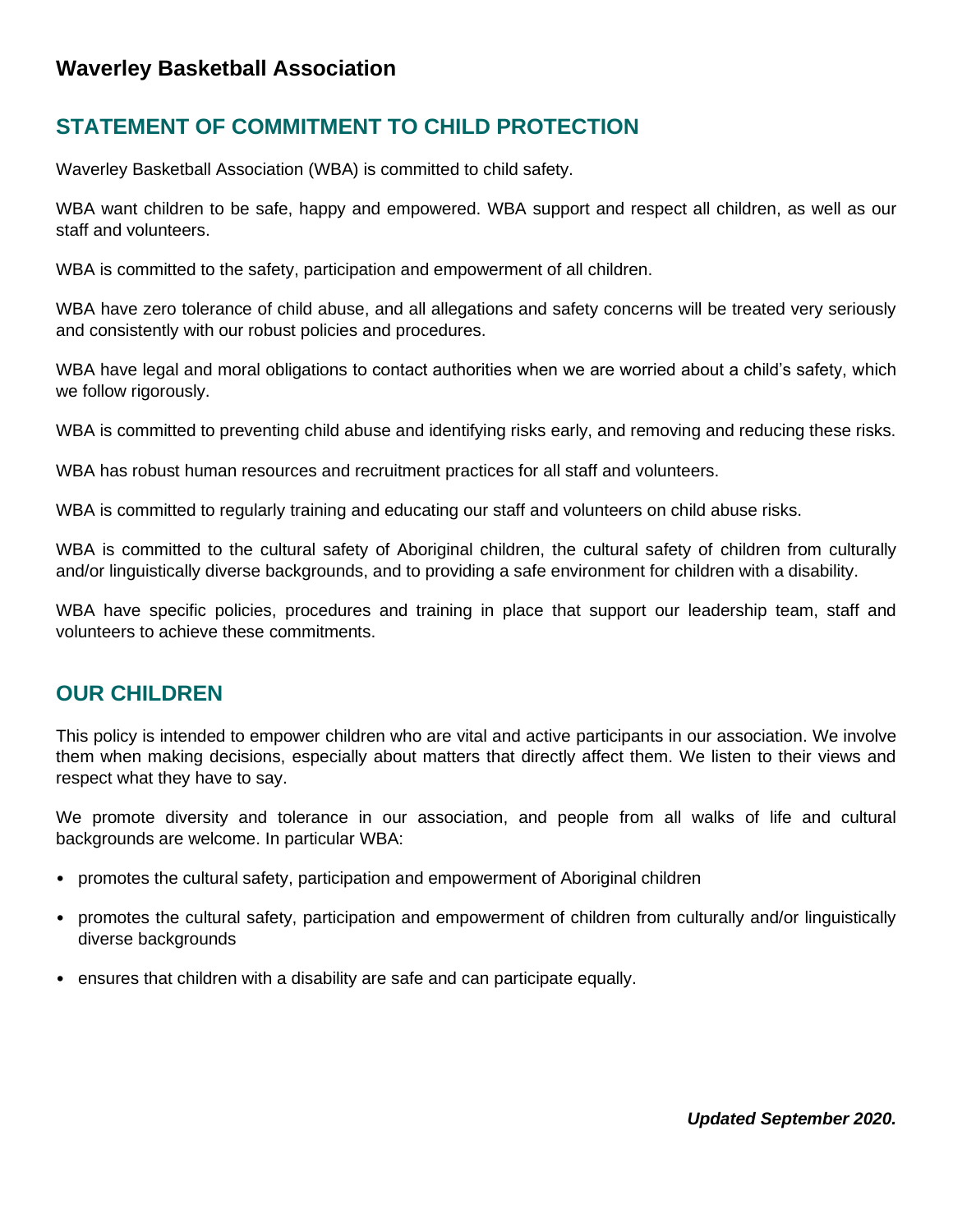# <span id="page-2-0"></span>**CHILD PROTECTION POLICY**

#### <span id="page-2-1"></span>**1) Introduction**

Everyone who participates in our association's activities is entitled to do so in an enjoyable and safe environment. Waverley Basketball Association has a moral and legal obligation to ensure that, when given responsibility for young people, coaches, officials, volunteers, staff members and parents provide them with the highest possible standard of care.

Waverley Basketball Association is committed to devising and implementing policies so that everyone in sport accepts their responsibilities to safeguard children from harm and abuse. This means to follow procedures to protect children and report any concerns about their welfare to appropriate authorities.

The aim of the policy is to promote good practice, provide children and young people with appropriate safety/protection whilst in the care of Waverley Basketball Association and to allow staff and volunteers to make informed and confident responses to specific child protection issues.

#### *Child:*

The words 'child' and 'children' in this guide refer to children and young people up to the age of 18 years. This definition is consistent with the national framework, Creating Safe Environments for Children – Organisations, Employees and Volunteers, the Commission for Children and Young People Act, the Child Wellbeing and Safety Act 2005 and the Children, Youth and Families Act 2005. The term 'child' in this guide is inclusive of anyone under 18 years of age. Not utilising the term 'young people' is not intended to diminish any emphasis on, or acknowledgement of, the safety risks to older children or teenagers.

#### <span id="page-2-2"></span>*1.1) Policy Statement*

Basketball Victoria is committed to the following:

- the welfare of the child is paramount
- all children, whatever their age, culture, ability, gender, language, racial origin, religious belief and/or sexual identity should be able to participate in basketball in a fun and safe environment
- taking all reasonable steps to protect children from harm, discrimination and degrading treatment and to respect their rights, wishes and feelings
- all suspicions and allegations of poor practice or abuse will be taken seriously and responded to swiftly and appropriately
- all Waverley Basketball Association employees who work with children will be recruited with regard to their suitability for that responsibility, and will be provided with guidance and/or training in good practice and child protection procedures
- working in partnership with parents and children is essential for the protection of children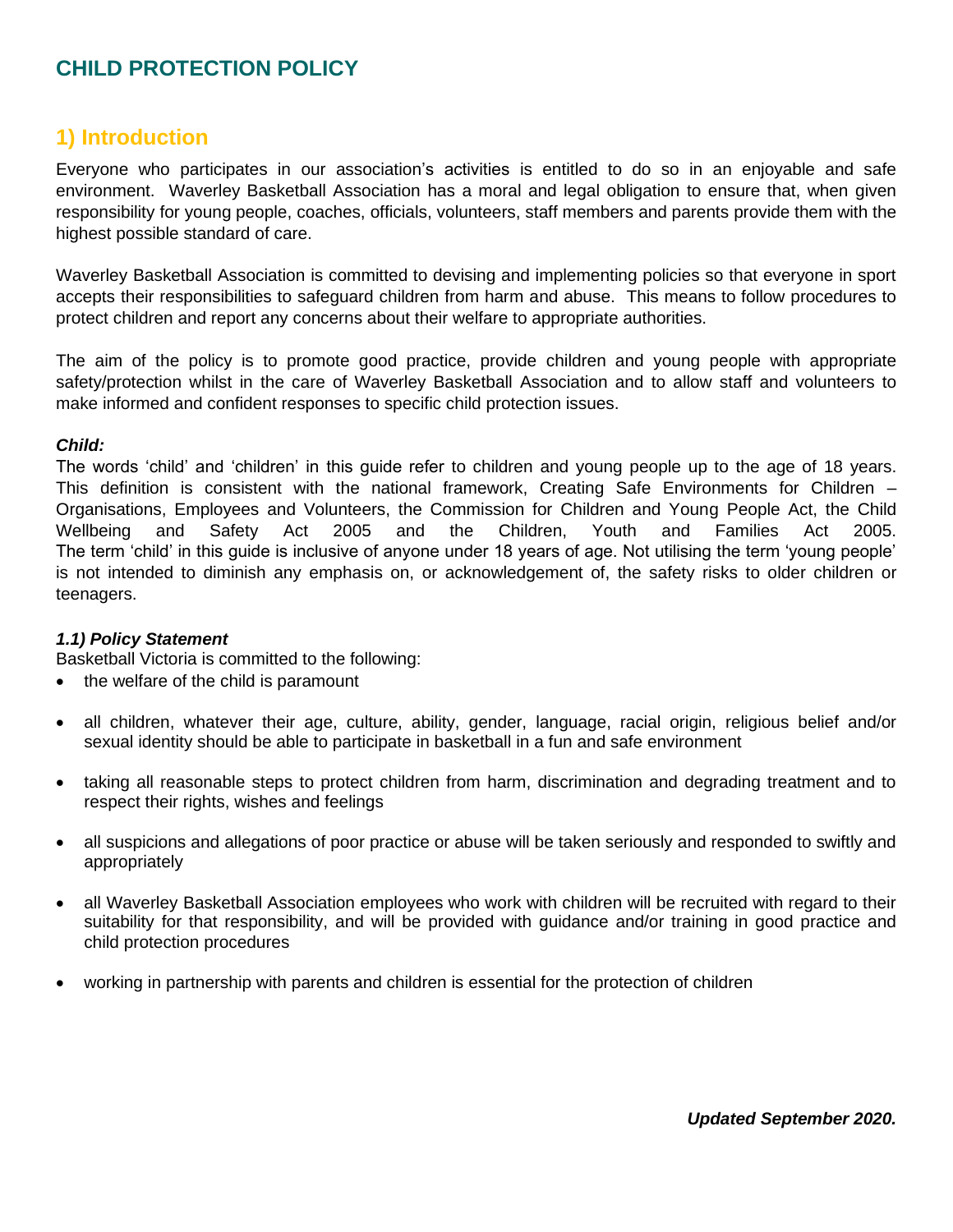# <span id="page-3-0"></span>**2) Promoting Good Practice**

To provide children with the best possible experience and opportunities in basketball everyone must operate within an accepted ethical framework such as The Codes of Conduct.

It is not always easy to distinguish poor practice from abuse. It is therefore NOT the responsibility of employees or participants in basketball to make judgements about whether or not abuse is taking place. It is, however, their responsibility to identify poor practice and possible abuse and act if they have concerns about the welfare of the child.

Please read the attachment below to help you identify good practice and poor practice.

# <span id="page-3-1"></span>**3) Children's Rights to Safety and Participation**

Waverley Basketball Association is committed to the safety and wellbeing of all children accessing our service. We support the rights of the child and will act without hesitation to ensure a child safe environment is maintained at all times.

Waverley Basketball Association also promotes the involvement and participation of children and young people in developing and maintaining child-safe environments.

We involve them when making decisions, especially about matters that directly affect them. We listen to their views and respect what they have to say.

We promote diversity and tolerance in our association, and people from all walks of life and cultural backgrounds are welcome. In particular we:

- promote the cultural safety, participation and empowerment of Aboriginal children
- promote the cultural safety, participation and empowerment of children from culturally and/or linguistically diverse backgrounds
- ensure that children with a disability are safe and can participate equally.

#### <span id="page-3-2"></span>**4) Identify and Analyse Risk of Harm**

Waverley Basketball Association will develop and implement a risk management strategy, which includes a review of existing child protection practices, to determine how child-safe and child-friendly the organisation is and to determine what additional strategies are required to minimise and prevent risk of harm to children because of the action of an employee, volunteer, official, parent, player or another person.

## <span id="page-3-3"></span>**5) Adherence to the Codes of Conduct**

Waverley Basketball Association will ensure that all adults are aware of and adhere to the organisation's Codes of Conduct that specify standards of conduct and care when dealing and interacting with children,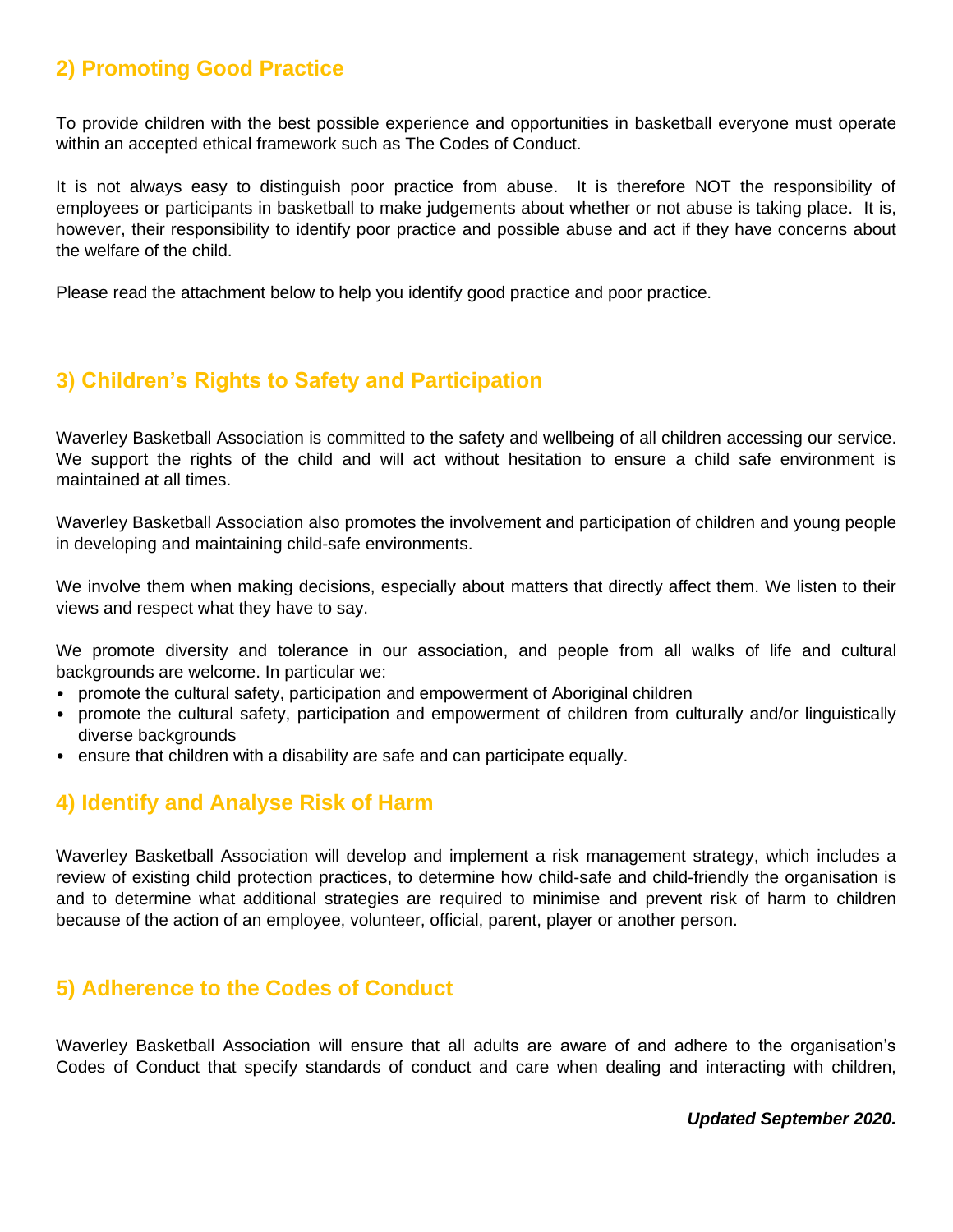particularly those in the organisation's care. The organisation will also implement a code of conduct to address appropriate behaviour between children.

All staff and volunteers, as well as children and their families, are given the opportunity to contribute to the development of the Codes of Conduct.

# <span id="page-4-0"></span>**6) Training and Supervision**

Training and education is important to ensure that everyone in our organisation understands that child safety is everyone's responsibility.

Our organisational culture aims for all staff and volunteers (in addition to parents/carers and children) to feel confident and comfortable in discussing any allegations of child abuse or child safety concerns. We train our staff and volunteers to identify, assess, and minimise risks of child abuse and to detect potential signs of child abuse.

We also support our staff and volunteers through ongoing supervision to develop their skills to protect children from abuse; and promote the cultural safety of Aboriginal children, the cultural safety of children from linguistically and/or diverse backgrounds, and the safety of children with a disability.

New employees and volunteers will be supervised regularly to ensure they understand our organisation's commitment to child safety and that everyone has a role to play in protecting children from abuse, as well as checking that their behaviour towards children is safe and appropriate (please refer to this organisation's code of conduct to understand appropriate behaviour further). Any inappropriate behaviour will be reported through appropriate channels, including the Department of Health and Human Services and Victoria Police, depending on the severity and urgency of the matter.

## <span id="page-4-1"></span>**7) Association Welfare Officer**

It is not the responsibility of anyone working for Waverley Basketball Association in a paid or unpaid capacity to decide whether or not child abuse has taken place. However, there is a responsibility to act on any concerns through contact with the appropriate authorities so that they can then make inquiries and take necessary action to protect the young person. This applies **BOTH** to allegations/suspicions of abuse occurring within our organisation's activities and to allegations/suspicions that abuse is taking place elsewhere.

Waverley Basketball Association will ensure that an Association Welfare Officer is appointed to look over matters concerning child safety and abuse. We expect our members and staff to discuss any concerns that they may have about the welfare of a child IMMEDIATELY with the nominated Association welfare officer. The Association welfare officer will ensure that the concerns/incident reported to him remain confidential and that the identity of the person reporting the concern/incident is not revealed.

The Association welfare officer will be required to report all the incidents noted by him to the appropriate authority at Basketball Victoria who will then ascertain whether or not the person/s involved in the incident play a role in the organisation and act accordingly.

## <span id="page-4-2"></span>**8) Screening and Recruitment**

Waverley Basketball Association ensures that all reasonable steps are taken in order to engage the most suitable and appropriate people to work with children. This is achieved using a range of screening measures.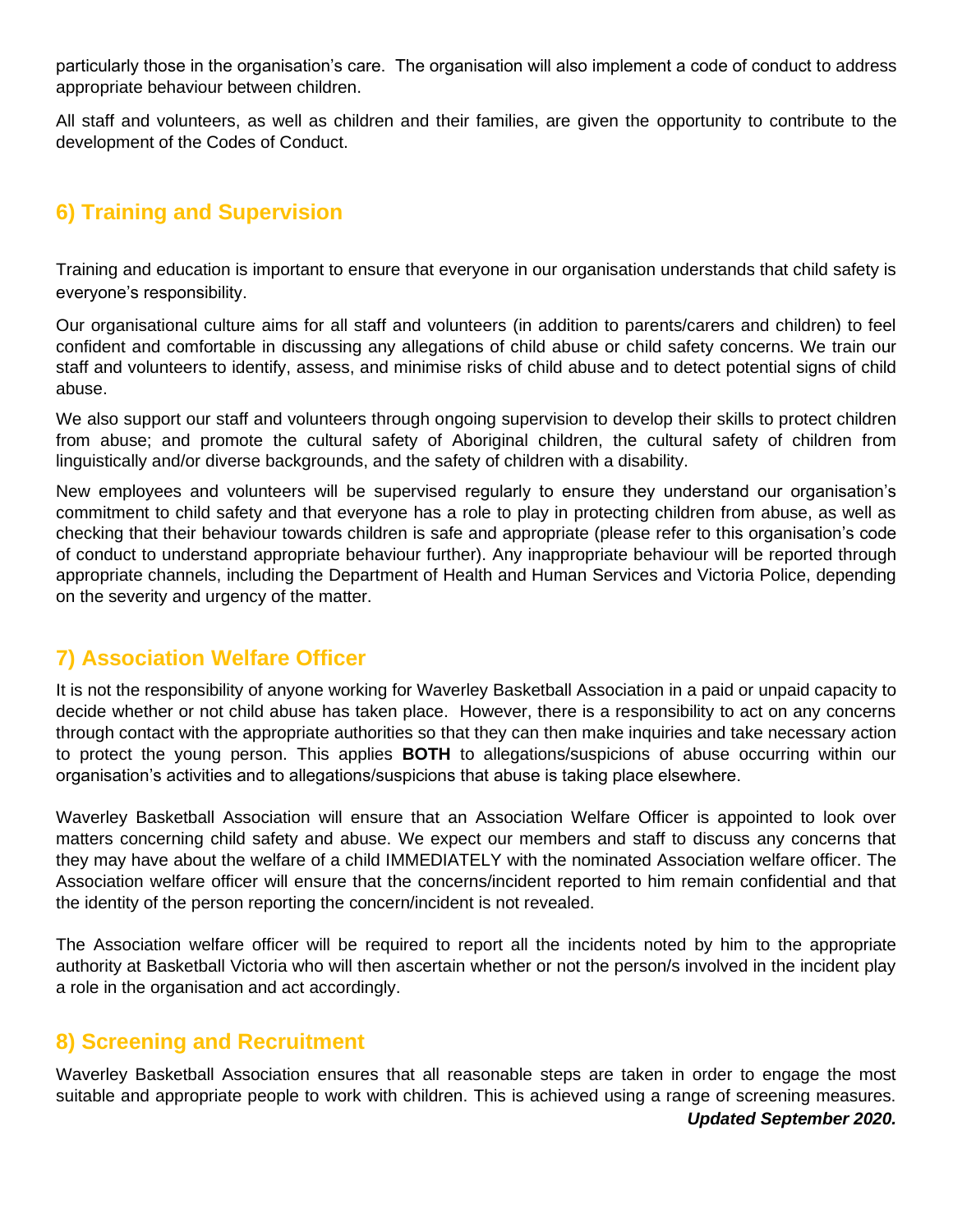Such measures help us minimise the likelihood of engaging (or retaining) people who are unsuitable to work with children.

WBA develops selection criteria and advertisements which clearly demonstrate our commitment to child safety and an awareness of our social and legislative responsibilities. Our organisation understands that when recruiting staff and volunteers, we have ethical as well as legislative obligations.

WBA actively encourage applications from Aboriginal peoples, people from culturally and/or linguistically diverse backgrounds and people with a disability.

All people engaged in child-related work, including volunteers, are required to hold a Working with Children Check and to provide evidence of this Check. Please see the [Working with Children Check](http://www.workingwithchildren.vic.gov.au/) website <www.workingwithchildren.vic.gov.au> for further information.

Please read the attached document which states the screening processes followed by our organisation.

# <span id="page-5-0"></span>**9) Interview, Induction and Training for Personnel**

#### <span id="page-5-1"></span>*9.1) Interview and Induction*

All employees and volunteers will be required to undertake an interview carried out to acceptable protocol and recommendations. All employees and volunteers will receive formal or informal induction during which:

- A check will be made that the application form has been completed in full, including sections on criminal records and self disclosures
- Their qualifications will be substantiated
- The job requirements and responsibilities will be clarified
- They will sign up to the organisation's Codes of Conduct and the Member Protection Declaration
- Child Protection Procedures will be explained and training needs will be identified e.g. basic child protection awareness

#### <span id="page-5-2"></span>*9.1) Training*

In addition to pre-selection checks, the safeguarding process includes training after recruitment to help staff and volunteers to:

- Analyse their own practice against what is deemed good practice, and to ensure their practice is likely to protect them from false allegations
- Recognise their responsibilities and report any concerns about suspected poor practice and/or abuse
- Respond to concerns expressed by a child
- Work safely and effectively with children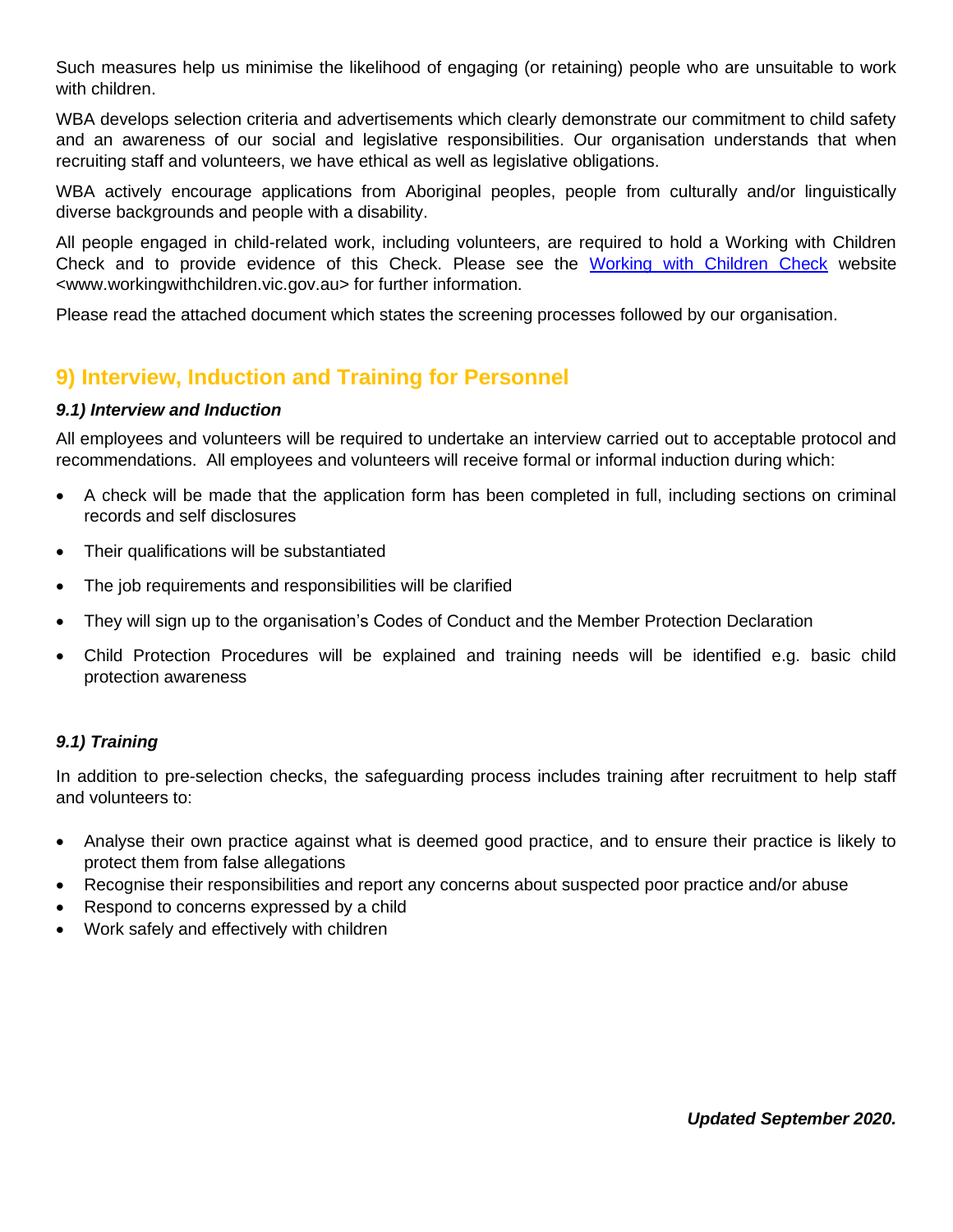## <span id="page-6-0"></span>**10) Fair and Just Procedures for Personnel**

The safety and wellbeing of children is our primary concern. We are also fair and just to personnel. The decisions we make when recruiting, assessing incidents, and undertaking disciplinary action will always be thorough, transparent, and based on evidence.

We record all allegations of abuse and safety concerns, including investigation updates. All records are securely stored.

If an allegation of abuse or a safety concern is raised, we provide updates to children and families on progress and any actions we as an organisation take.

## <span id="page-6-1"></span>**11) Privacy**

All personal information considered or recorded will respect the privacy of the individuals involved, whether they be staff, volunteers, officials, parents or children, unless there is a risk to someone's safety. We have safeguards and practices in place to ensure any personal information is protected. Everyone is entitled to know how this information is recorded, what will be done with it, and who will have access to it.

# <span id="page-6-2"></span>**12) Legislative Responsibilities**

Our association takes our legal responsibilities seriously, including:

- **Failure to disclose:** Reporting child sexual abuse is a community-wide responsibility. All adults in Victoria who have a reasonable belief that an adult has committed a sexual offence against a child under 16 have an obligation to report that information to the police.<sup>1</sup>
- **Failure to protect:** People of authority in our organisation will commit an offence if they know of a substantial risk of child sexual abuse and have the power or responsibility to reduce or remove the risk, but negligently fail to do so. $2$
- Any personnel who are **mandatory reporters** must comply with their duties.<sup>3</sup>

<sup>&</sup>lt;sup>1</sup> A person will not commit this offence if they have a reasonable excuse for not disclosing the information, including a fear for their safety or where the information has already been disclosed.

Further information about the failure to disclose offence is available on the [Department of Justice and Regulation website](http://www.justice.vic.gov.au/home/safer+communities/protecting+children+and+families/failure+to+disclose+offence) <www.justice.vic.gov.au/home/safer+communities/protecting+children+and+families/failure+to+disclose+offence>.

<sup>&</sup>lt;sup>2</sup> Further information about the failure to protect offence is available on the [Department of Justice and Regulation website](http://www.justice.vic.gov.au/home/safer+communities/protecting+children+and+families/failure+to+protect+offence)

<sup>&</sup>lt;www.justice.vic.gov.au/home/safer+communities/protecting+children+and+families/failure+to+protect+offence>.

<sup>&</sup>lt;sup>3</sup> Mandatory reporters (doctors, nurses, midwives, teachers (including early childhood teachers), principals and police) must report to child protection if they believe on reasonable grounds that a child is in need of protection from physical injury or sexual abuse.

See the Department of Health and Human Services website for information abou[t how to make a report to child protection](http://www.dhs.vic.gov.au/about-the-department/documents-and-resources/reports-publications/guide-to-making-a-report-to-child-protection-or-child-first) <www.dhs.vic.gov.au/aboutthe-department/documents-and-resources/reports-publications/guide-to-making-a-report-to-child-protection-or-child-first>.